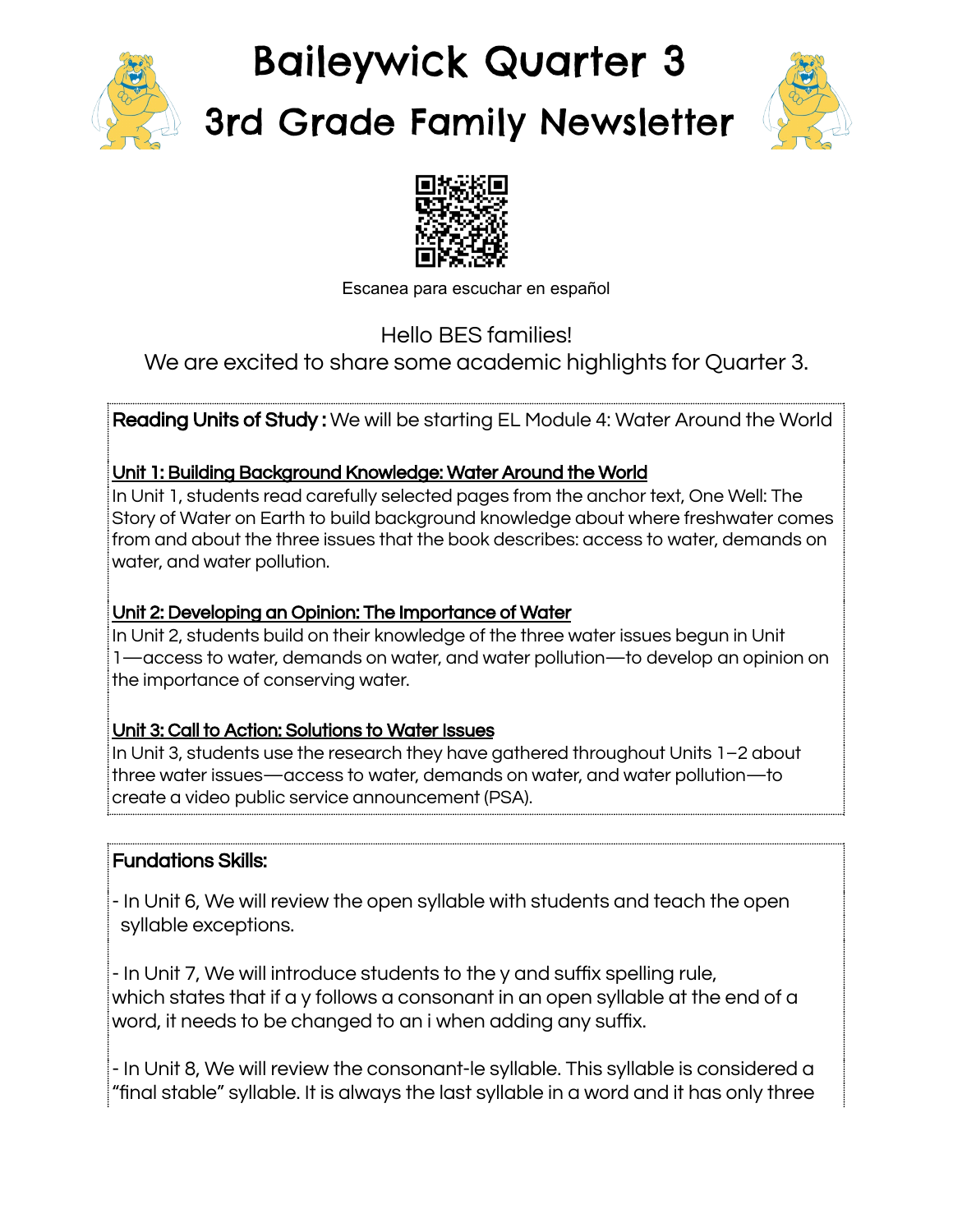letters: a consonant, an l and an e. The e is the vowel and it is silent. The consonant and the l are sounded out like a blend.

Math Units of Study: Students will be understanding fractions as parts of a whole. We will be representing fractions using visual models and a number lines. Students will then move on to representing equivalent fractions and comparing fractions with numerators or denominators.

- **Vocabulary**
- -Fraction
- -Unit Fraction
- -Numerator
- -Denominator

#### **Science**

#### Solar System

#### We will …

- Recognize the major components and patterns observed in the Earth/Moon/Sun system.

-Learn that Earth is part of a system called the solar system that includes the sun (a star), planets, and many moons.

-Understand that Earth is the third planet from the sun in our solar system.

-Recognize that changes in the length and direction of an object's shadow indicate the apparent changing position of the Sun during the day although the patterns of the stars in the sky, to include the Sun, stay the same.

## Land and Water Features

We will …

-Compare the structures of the Earth's surface using models or threedimensional diagrams.

- Compare Earth's saltwater, freshwater and land features (including oceans, seas, rivers, lakes, ponds, streams, glaciers, volcanoes, mountains, valleys, canyons, caverns, and islands) using models, pictures, diagrams, and maps.

Social Studies The Local Community Unit